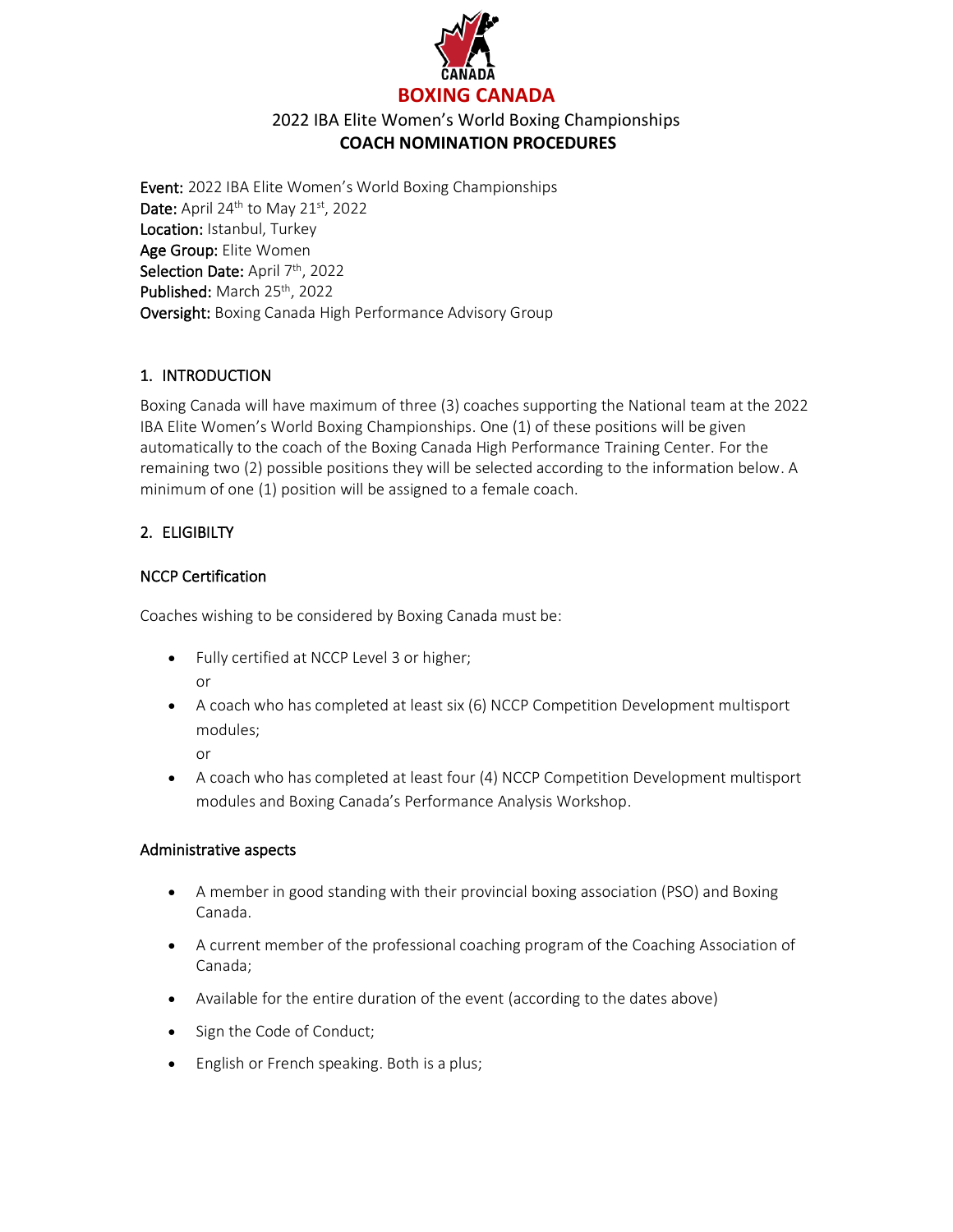

## 2022 IBA Elite Women's World Boxing Championships **COACH NOMINATION PROCEDURES**

- Complete the IPLC-INT personality questionnaire (annex 1);
- Background checks and Safe Sport Training.

### International Eligibility

- Be certified at least 1-star IBA;
- Provide a valid Canadian passport with an expiry of at least 6 months from the conclusion of the 2022 IBA Elite Women's World Boxing Championships (November 21st, 2022);
- Provide a proof that they are fully vaccinated against COVID-19. The QR code will be required. A person is considered fully vaccinated on the 14th day following the injection of the second dose of vaccine.

## 3. MANDATORY EVENTS COMMITMENT

The coaches selected to the team will be required to attend a training camp prior to 2022 IBA Elite Women's World Boxing Championships, as set out below. Full participation (every training session) is required from all selected coaches, unless otherwise authorized in advance by the HPD.

Here are the relevant dates and location for the mandatory events:

- Event Pre-competition 2022 IBA Elite Women's Championships Training Camp: April 24<sup>th</sup> to May 5<sup>th</sup>, 2022 / Venue TBC
- Event Competition of the 2022 IBA Elite Women's World Boxing Championships: May 6<sup>th</sup> to May 21<sup>st</sup>, 2022 / Istanbul, Turkey

### 4. SELECTION

All application will be reviewed by the HPD in consultation with the HPAG and the candidates who meet the requirements will be ranked and selected based on the following criteria:

- 1. Curent IBA certification Level;
- 2. Curent NCCP certification level;
- 3. Experience as a coach with the National Team in an international competition or training camp;
- 4. Personal coach of an athlete on the National Team within the last two years.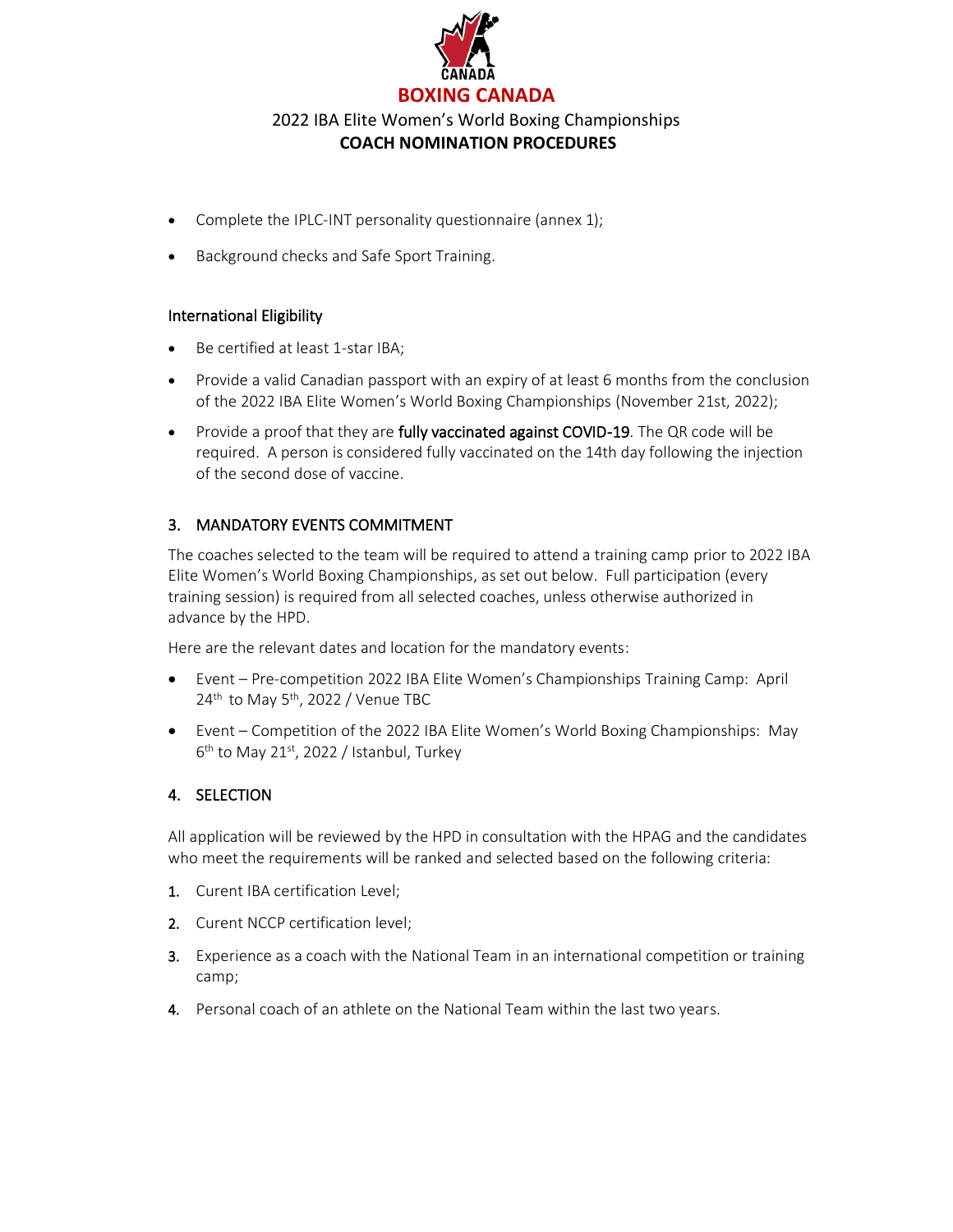

## 2022 IBA Elite Women's World Boxing Championships **COACH NOMINATION PROCEDURES**

#### 5. COMMUNICATION

The selection process for coaching staff will be published by Boxing Canada through Boxing Canada's established channels, being branches, Boxing Canada website and social media.

#### 6. PROCESS AND TIMELINE

Coaches have until Monday, April 4th 8:00am Eastern Time to submit their nomination by completing PDF form. On April 7<sup>th</sup> Boxing Canada will contact all selected and non-selected coaches by email, to advise them of the selection decisions.

Only coaches meeting eligibility requirements will be reviewed.

#### 7. FUNDING

Travel and full board accommodation expenses associated to the participation of the precompetition camp and the competition will be covered by Boxing Canada. Please note that these positions will not be remunerated.

#### 8. IMPORTANT DATES

| March 25 <sup>th</sup> , 2022                        | Publishing of the Selection Criteria for the 2022 IBA Elite Women's<br>World Boxing Championships               |
|------------------------------------------------------|-----------------------------------------------------------------------------------------------------------------|
| April 7 <sup>th</sup> , 2022                         | Boxing Canada Coaching Team Selection Announcement for the<br>2022 IBA Elite Women's World Boxing Championships |
| April 24 <sup>th</sup> to May 5 <sup>th</sup> , 2022 | Training camp for the 2022 IBA Elite Women's World Boxing<br>Championships - TBC                                |
| May 6 <sup>th</sup> , 2022                           | Team arrival in Turkey                                                                                          |
| May 9 <sup>th</sup> , 2022                           | First day of competition                                                                                        |
| May 20 <sup>th</sup> , 2022                          | Last day of competition                                                                                         |
| May 21st, 2022                                       | Team departure to Canada                                                                                        |